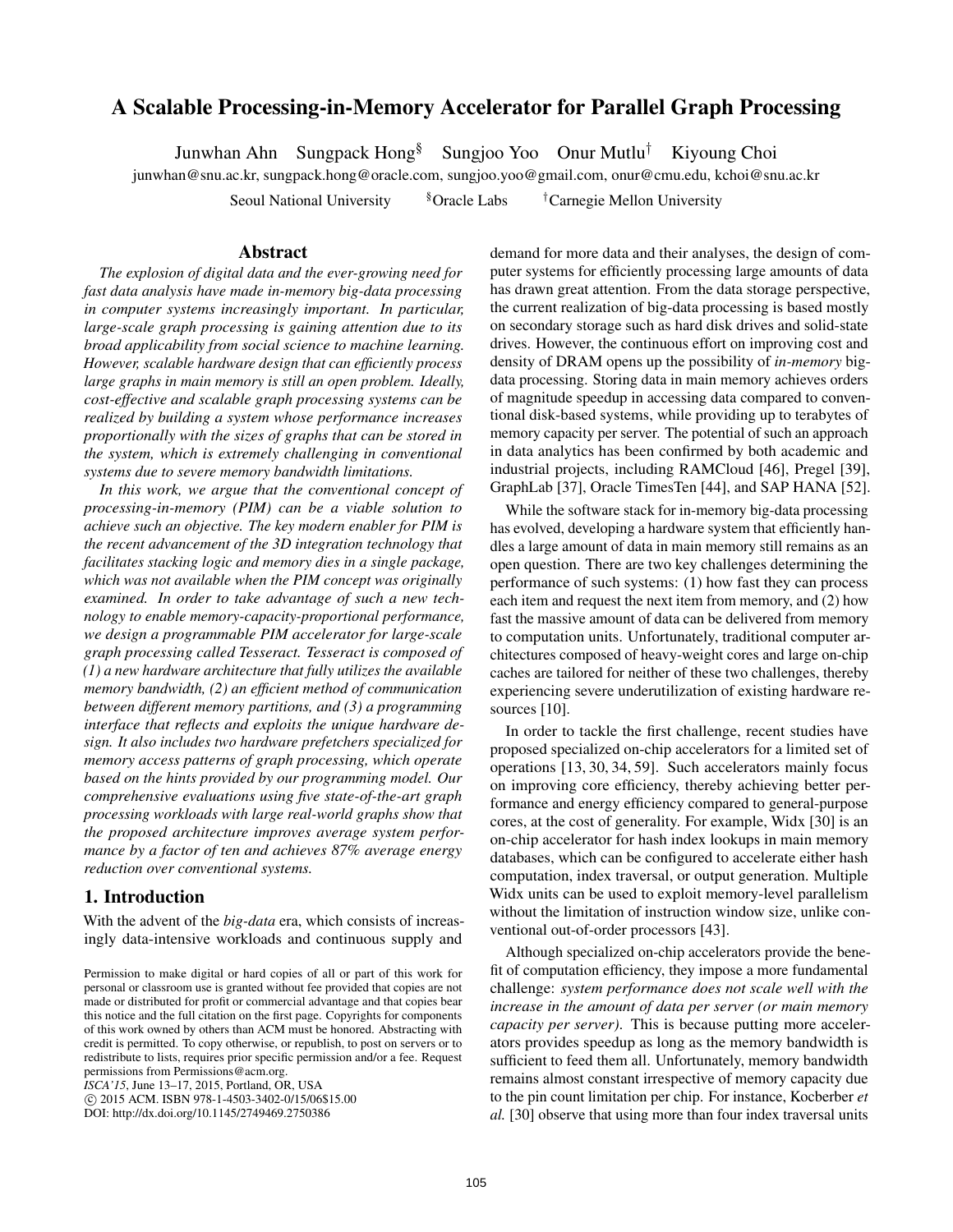in Widx may not provide additional speedup due to off-chip bandwidth limitations. This implies that, in order to process twice the amount of data with the same performance, one needs to double the number of servers (which keeps memory bandwidth per unit data constant by limiting the amount of data in a server), rather than simply adding more memory modules to store data. Consequently, such approaches limit the memory capacity per server (or the amount of data handled by a single server) to achieve target performance, thereby leading to a relatively cost-ineffective and likely less scalable design as opposed to one that can enable increasing of memory bandwidth in a node along with more data in a node.

This scalability problem caused by the memory bandwidth bottleneck is expected to be greatly aggravated with the emergence of increasingly memory-intensive big-data workloads. One of the representative examples of this is large-scale graph analysis [12, 16, 17, 37, 39, 51, 58], which has recently been studied as an alternative to relational database based analysis for applications in, for example, social science, computational biology, and machine learning. Graph analysis workloads are known to put more pressure on memory bandwidth due to (1) large amounts of random memory accesses across large memory regions (leading to very limited cache efficiency) and (2) very small amounts of computation per item (leading to very limited ability to hide long memory latencies). These two characteristics make it very challenging to scale up such workloads despite their inherent parallelism, especially with conventional architectures based on large on-chip caches and scarce off-chip memory bandwidth.

In this paper, we show that the processing-in-memory (PIM) can be a key enabler to realize *memory-capacity-proportional* performance in large-scale graph processing under the current pin count limitation. By putting computation units inside main memory, total memory bandwidth for the computation units scales well with the increase in memory capacity (and so does the computational power). Importantly, latency and energy overheads of moving data between computation units and main memory can be reduced as well. And, fortunately, such benefits can be realized in a cost-effective manner today through the 3D integration technology, which effectively combines logic and memory dies, as opposed to the PIM architectures in 1990s, which suffered from the lack of an appropriate technology that could tightly couple logic and memory.

The key contributions of this paper are as follows:

- We study an important domain of in-memory big-data processing workloads, large-scale graph processing, from the computer architecture perspective and show that memory bandwidth is the main bottleneck of such workloads.
- We provide the design and the programming interface of a new programmable accelerator for in-memory graph processing that can effectively utilize PIM using 3D-stacked memory technologies. Our new design is called Tesseract.<sup>1</sup>
- We develop an efficient mechanism for communication between different Tesseract cores based on message passing. This mechanism (1) enables effective hiding of long remote access latencies via the use of non-blocking message passing and (2) guarantees atomic memory updates without requiring software synchronization primitives.
- We introduce two new types of specialized hardware prefetchers that can fully utilize the available memory bandwidth with simple cores. These new designs take advantage of (1) the hints given by our new programming interface and (2) memory access characteristics of graph processing.
- We provide case studies of how five graph processing workloads can be mapped to our architecture and how they can benefit from it. Our evaluations show that Tesseract achieves 10x average performance improvement and 87% average reduction in energy consumption over a conventional high-performance baseline (a four-socket system with 32 out-of-order cores, having 640 GB/s of memory bandwidth), across five different graph processing workloads, including *average teenage follower* [20], *conductance* [17,20], *PageRank* [5,17,20,39], *single-source shortest path* [20,39], and *vertex cover* [17]. Our evaluations use three large input graphs having four to seven million vertices, which are collected from real-world social networks and internet domains.

# 2. Background and Motivation

#### 2.1. Large-Scale Graph Processing

A graph is a fundamental representation of relationship between objects. Examples of representative real-world graphs include social graphs, web graphs, transportation graphs, and citation graphs. These graphs often have millions to billions of vertices with even larger numbers of edges, thereby making them difficult to be analyzed at high performance.

In order to tackle this problem, there exist several frameworks for large-scale graph processing by exploiting data parallelism [12, 16, 17, 37, 39, 51, 58]. Most of these frameworks focus on executing computation for different vertices in parallel while hiding synchronization from programmers to ease programmability. For example, the PageRank computation shown in Figure 1 can be accelerated by parallelizing the vertex loops [17] (lines 1–4, 8–13, and 14–18) since computation for each vertex is almost independent of each other. In this style of parallelization, synchronization is necessary to guarantee atomic updates of shared data (w.next\_pagerank and diff) and no overlap between different vertex loops, which are automatically handled by the graph processing frameworks. Such an approach exhibits a high degree of parallelism, which is effective in processing graphs with billions of vertices.

Although graph processing algorithms can be parallelized through such frameworks, there are several issues that make efficient graph processing very challenging. First, graph processing incurs a large number of random memory accesses during neighbor traversal (e.g., line 11 of Figure 1). Second, graph algorithms show poor locality of memory access since

<sup>&</sup>lt;sup>1</sup>Tesseract means a four-dimensional hypercube. We named our architecture Tesseract because in-memory computation adds a new dimension to 3D-stacked memory technologies.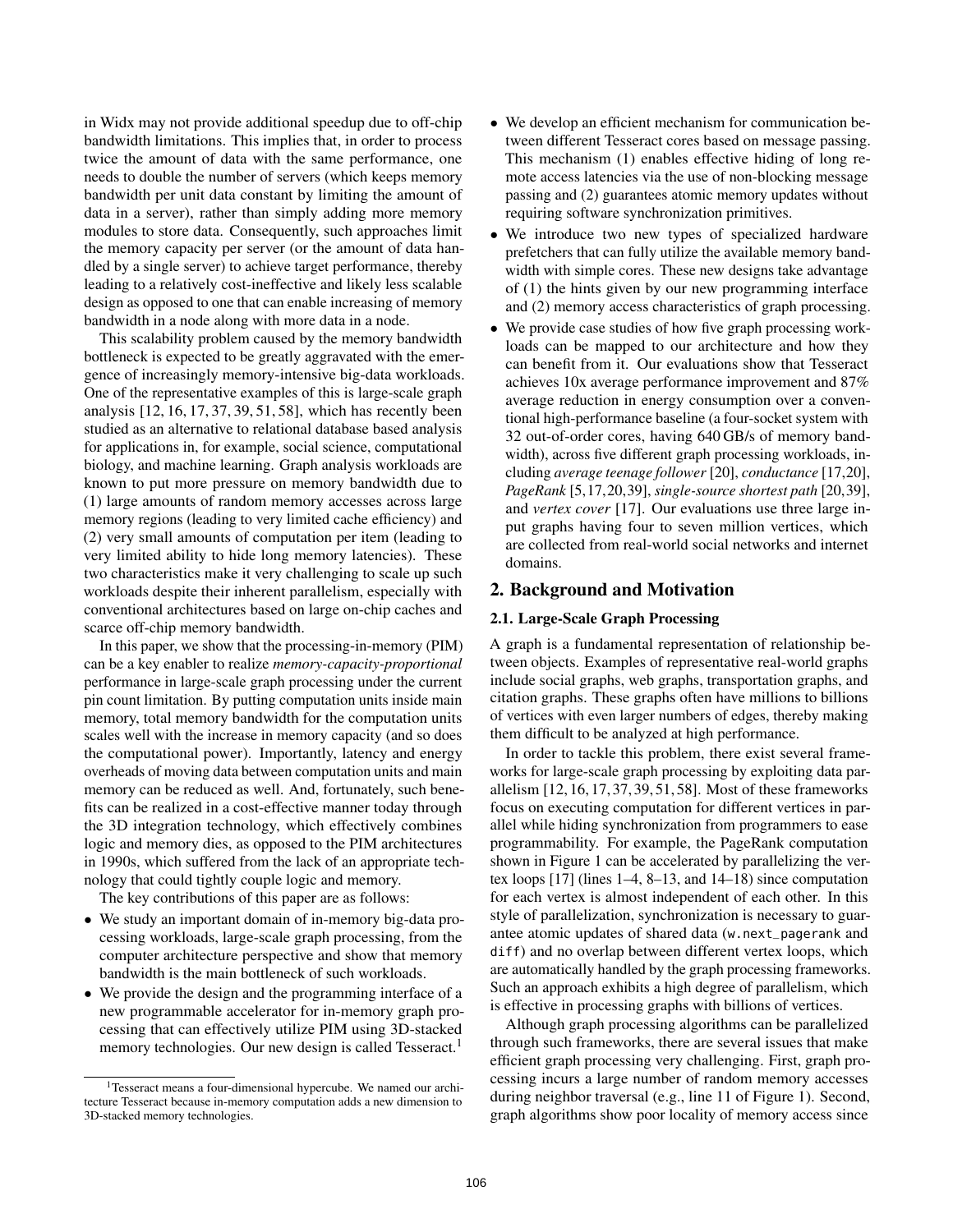```
1 for (v: graph.vertices) {
2 v.pagerank = 1 / graph.num_vertices;
3 v.next_pagerank = 0.15 / graph.num_vertices;
4 }
5 count = 0;
6 do {
7 diff = 0;
8 for (v: graph.vertices) {
9 value = 0.85 * v.pagerank / v.out-degree;<br>10 for (w: v.successors) {
       for (w: v.successors) {
11 w.next_pagerank += value;
12 }
13 }
14 for (v: graph.vertices) {
15 diff += abs(v.next_pagerank - v.pagerank);
16 v.pagerank = v.next_pagerank;
17 v.next_pagerank = 0.15 / graph.num_vertices;
18 }
19 } while (diff > e && ++count < max_iteration);
```
#### **Figure 1: Pseudocode of PageRank computation.**

many of them access the entire set of vertices in a graph for each iteration. Third, memory access latency cannot be easily overlapped with computation because of the small amount of computation per vertex [39]. These aspects should be carefully considered when designing a system that can efficiently perform large-scale graph processing.

### 2.2. Graph Processing on Conventional Systems

Despite its importance, graph processing is a challenging task for conventional systems, especially when scaling to larger amounts of data (i.e., larger graphs). Figure 2 shows a scenario where one intends to improve graph processing performance of a server node equipped with out-of-order cores and DDR3 based main memory by adding more cores. We evaluate the performance of five workloads with 32 or 128 cores and with different memory interfaces (see Section 4 for our detailed evaluation methodology and the description of our systems). As the figure shows, simply increasing the number of cores is ineffective in improving performance significantly. Adopting a high-bandwidth alternative to DDR3-based main memory based on 3D-stacked DRAM, called Hybrid Memory Cube (HMC) [22], helps this situation to some extent, however, the speedups provided by using HMCs are far below the expected speedup from quadrupling the number of cores.

However, if we assume that cores can use the internal memory bandwidth of  $HMCs^2$  ideally, i.e., without traversing the off-chip links, we can provide much higher performance by taking advantage of the larger number of cores. This is shown in the rightmost bars of Figure 3. The problem is that such high performance requires a massive amount of memory bandwidth (near 500 GB/s) as shown in Figure 2b. This is beyond the level of what conventional systems can provide under the current pin count limitations. What is worse, such a high amount of memory bandwidth is mainly consumed by random memory accesses over a large memory region, as explained in



**Figure 2: Performance of large-scale graph processing in conventional systems versus with ideal use of the HMC internal memory bandwidth.**

Section 2.1, which cannot be efficiently handled by the current memory hierarchies that are based on and optimized for data locality (i.e., large on-chip caches). This leads to the key question that we intend to answer in this paper: *how can we provide such large amounts of memory bandwidth and utilize it for scalable and efficient graph processing in memory?*

### 2.3. Processing-in-Memory

To satisfy the high bandwidth requirement of large-scale graph processing workloads, we consider moving computation inside the memory, or *processing-in-memory*. The key objective of adopting PIM is not solely to provide high memory bandwidth, but especially to achieve *memory-capacity-proportional* bandwidth. Let us take the Hybrid Memory Cube [24] as a viable baseline platform for PIM. According to the HMC 1.0 specification [22], a single HMC provides up to 320 GB/s of *external* memory bandwidth through eight high-speed serial links. On the other hand, a 64-bit vertical interface for each DRAM partition (or *vault*, see Section 3.1 for details), 32 vaults per cube, and 2 Gb/s of TSV signaling rate [24] together achieve an *internal* memory bandwidth of 512 GB/s per cube. Moreover, this gap between external and internal memory bandwidth becomes much wider as the memory capacity increases with the use of more HMCs. Considering a system composed of 16 8 GB HMCs as an example, conventional processors are still limited to 320 GB/s of memory bandwidth assuming that the CPU chip has the same number of off-chip links as that of an HMC. In contrast, PIM exposes  $8 \text{ TB/s } (= 16 \times 512 \text{ GB/s})$  of aggregate internal bandwidth to the in-memory computation units. This memory-capacity-proportional bandwidth facili-

<sup>2</sup>The term *internal memory bandwidth* indicates aggregate memory bandwidth provided by 3D-stacked DRAM. In our system composed of 16 HMCs, the internal memory bandwidth is 12.8 times higher than the off-chip memory bandwidth (see Section 4 for details).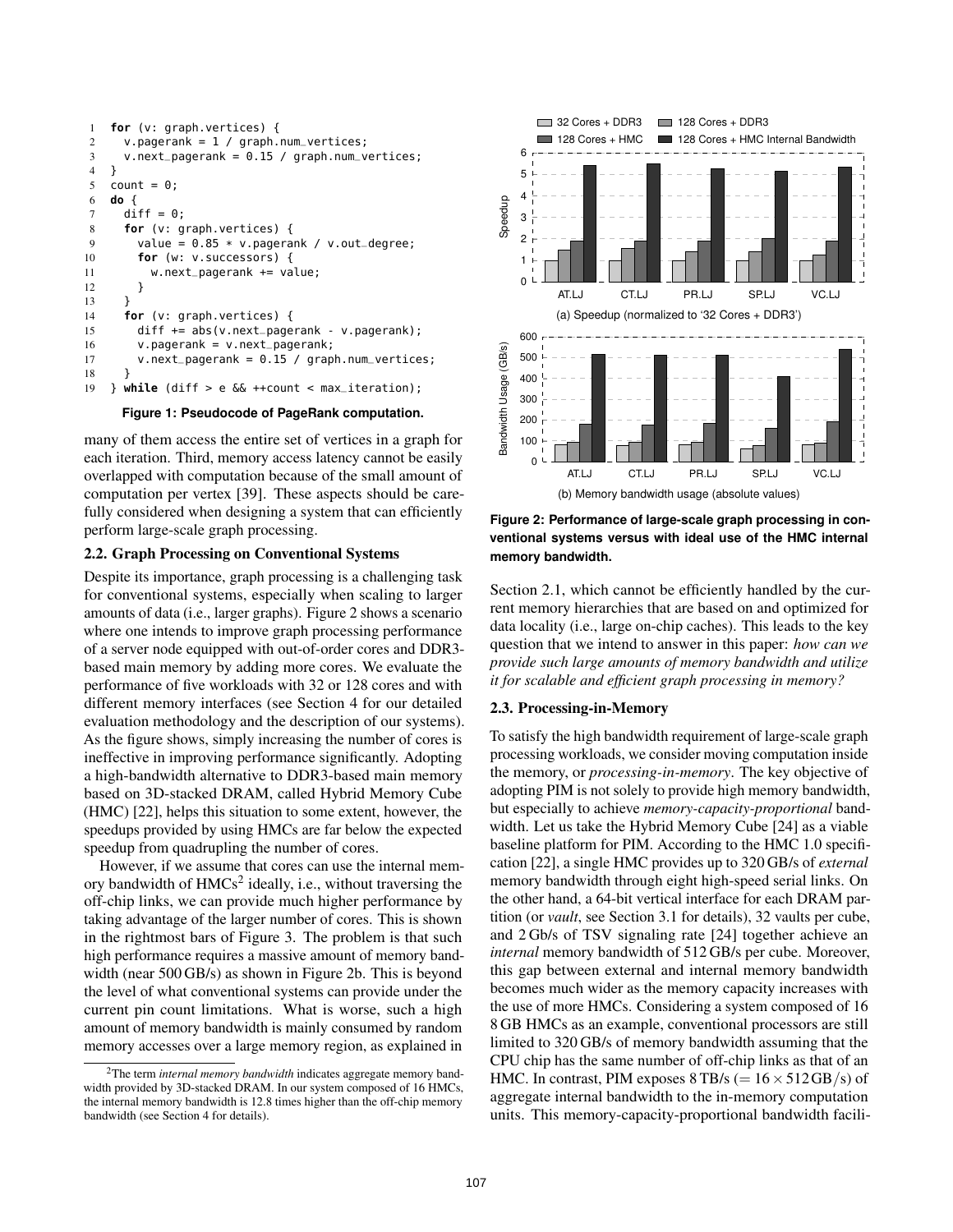

**Figure 3: Tesseract architecture (the figure is not to scale).**

tates scaling the system performance with increasing amount of data in a cost-effective way, which is a key concern in graph processing systems.

However, introducing a new processing paradigm brings a set of new challenges in designing a whole system. Throughout this paper, we will answer three critical questions in designing a PIM system for graph processing: (1) How to design an architecture that can fully utilize internal memory bandwidth in an energy-efficient way, (2) how to communicate between different memory partitions (i.e., vaults) with a minimal impact on performance, and (3) how to design an expressive programming interface that reflects the hardware design.

## 3. Tesseract Architecture

### 3.1. Overview

**Organization.** Figure 3 shows a conceptual diagram of the proposed architecture. Although Tesseract does not rely on a particular memory organization, we choose the hybrid memory cube having eight 8 Gb DRAM layers (the largest device available in the current HMC specification [22]) as our baseline. An HMC, shown conceptually in Figure 3b is composed of 32 vertical slices (called *vaults*), eight 40 GB/s high-speed serial links as the off-chip interface, and a crossbar network that connects them. Each vault, shown in Figure 3c, is composed of a 16-bank DRAM partition and a dedicated memory controller.<sup>3</sup> In order to perform computation inside memory, a single-issue in-order core is placed at the logic die of each vault (32 cores per cube). In terms of area, a Tesseract core fits well into a vault due to the small size of an in-order core. For example, the area of 32 ARM Cortex-A5 processors including an FPU (0.68 mm<sup>2</sup> for each core [1]) corresponds to only  $9.6\%$ of the area of an 8 Gb DRAM die area (e.g., 226 mm<sup>2</sup> [54]).

Host-Tesseract Interface. In the proposed system, host processors have their own main memory (without PIM capability) and Tesseract acts like an accelerator that is memory-mapped to part of a noncacheable memory region of the host processors. This eliminates the need for managing cache coherence between caches of the host processors and the 3D-stacked memory of Tesseract. Also, since in-memory big-data workloads usually do not require many features provided by virtual

<sup>3</sup>Due to the existence of built-in DRAM controllers, HMCs use a packetbased protocol for communication through the inter-/intra-HMC network instead of low-level DRAM commands as in DDRx protocols.

memory (along with the non-trivial performance overhead of supporting virtual memory) [3], Tesseract does not support virtual memory to avoid the need for address translation *inside* memory. Nevertheless, host processors can still use virtual addressing in their main memory since they use separate DRAM devices (apart from the DRAM of Tesseract) as their own main memory.<sup>4</sup>

Since host processors have access to the entire memory space of Tesseract, it is up to the host processors to distribute input graphs across HMC vaults. For this purpose, the host processors use a customized malloc call, which allocates an object (in this case, a vertex or a list of edges) to a specific vault. For example, numa\_alloc\_onnode in Linux (which allocates memory on a given NUMA node) can be extended to allocate memory on a designated vault. This information is exposed to applications since they use a single physical address space over all HMCs. An example of distributing an input graph to vaults is shown in Figure 3a. Algorithms to achieve a balanced distribution of vertices and edges to vaults are beyond the scope of this paper. However, we analyze the impact of better graph distribution on the performance of Tesseract in Section 5.7.

Message Passing (Section 3.2). Unlike host processors that have access to the *entire* address space of the HMCs, each Tesseract core is restricted to access its own *local* DRAM partition only. Thus, a low-cost message passing mechanism is employed for communication between Tesseract cores. For example, vertex v in Figure 3a can remotely update a property of vertex u by sending a message that contains the target vertex id and the computation that will be done in the remote core (dotted line in Figure 3a). We choose message passing to communicate between Tesseract cores in order to: (1) avoid cache coherence issues among L1 data caches of Tesseract cores, (2) eliminate the need for locks to guarantee atomic updates of shared data, and (3) facilitate the hiding of remote access latencies through asynchronous message communication.

Prefetching (Section 3.3). Although putting a core beneath memory exposes unprecedented memory bandwidth to the

 ${}^{4}$ For this purpose, Tesseract may adopt the direct segment approach [3] and interface its memory as a primary region. Supporting direct segment translation inside memory can be done simply by adding a small direct segment hardware for each Tesseract core and broadcasting the base, limit, and offset values from the host at the beginning of Tesseract execution.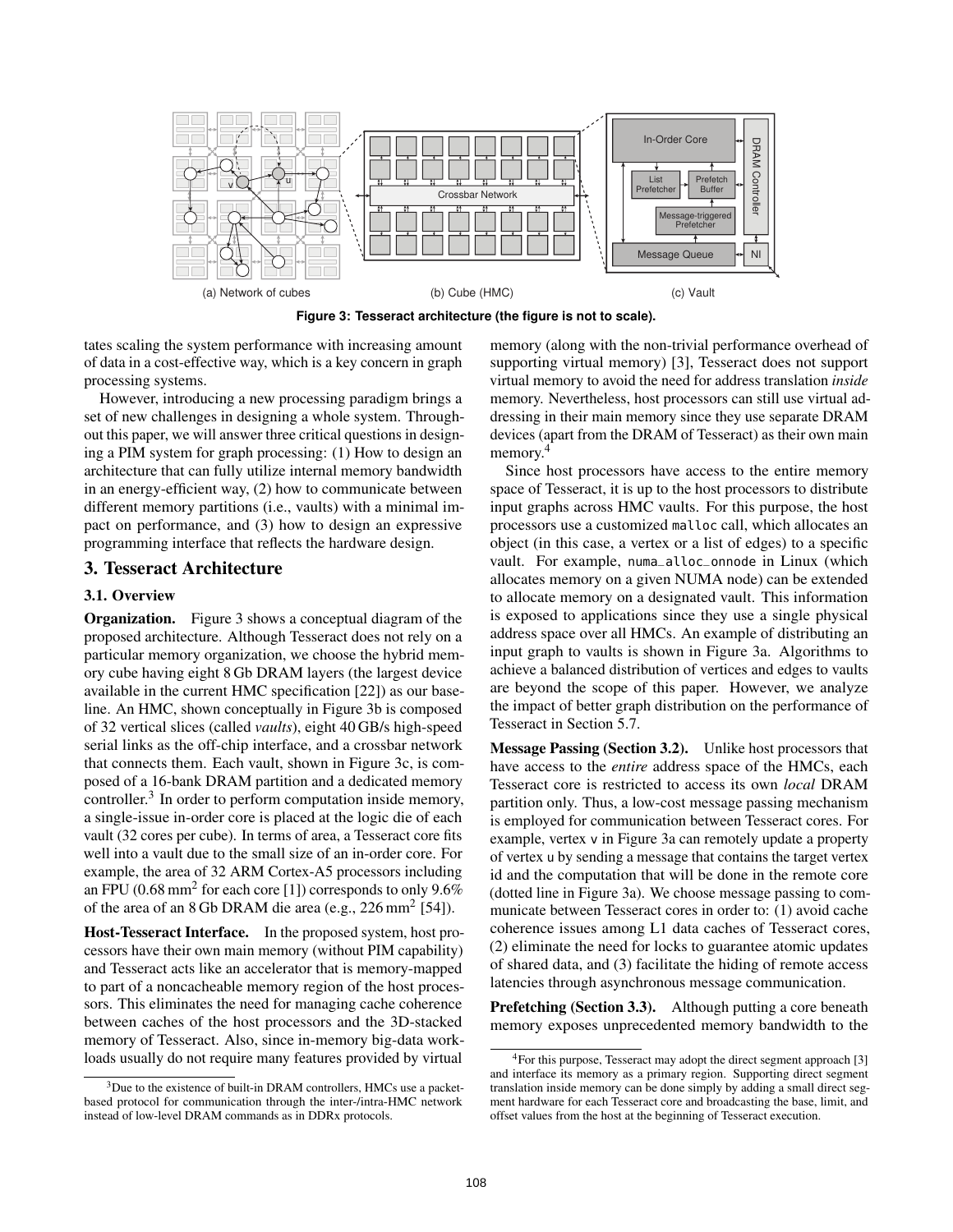core, a single-issue in-order core design is far from the best way of utilizing this ample memory bandwidth. This is because such a core has to stall on each L1 cache miss. To enable better exploitation of the large amount of memory bandwidth while keeping the core simple, we design two types of simple hardware prefetchers: a list prefetcher and a message-triggered prefetcher. These are carefully tailored to the memory access patterns of graph processing workloads.

Programming Interface (Section 3.4). Importantly, we define a new programming interface that enables the use of our system. Our programming interface is easy to use, yet general enough to express many different graph algorithms.

### 3.2. Remote Function Call via Message Passing

Tesseract moves computation to the target core that contains the data to be processed, instead of allowing remote memory accesses. For simplicity and generality, we implement computation movement as a remote function call [4, 57]. In this section, we propose two different message passing mechanisms, both of which are supported by Tesseract: blocking remote function call and non-blocking remote function call.

Blocking Remote Function Call. A blocking remote function call is the most intuitive way of accessing remote data. In this mechanism, a local core requests a remote core to (1) execute a specific function remotely and (2) send the return value back to the local core. The exact sequence of performing a blocking remote function call is as follows:

- 1. The local core sends a packet containing the function address<sup>5</sup> and function arguments<sup>6</sup> to the remote core and waits for its response.
- 2. Once the packet arrives at the remote vault, the network interface stores function arguments to the special registers visible from the core and emits an interrupt for the core.
- 3. The remote core executes the function in *interrupt mode*, writes the return value to a special register, and switches back to the normal execution mode.
- 4. The remote core sends the return value back to the local core.

Note that the execution of a remote function call is *not* preempted by another remote function call in order to guarantee atomicity. Also, cores may temporarily disable interrupt execution to modify data that might be accessed by blocking remote function calls.

This style of remote data access is useful for global state checks. For example, checking the condition 'diff > e' in line 19 of Figure 1 can be done using this mechanism. However, it may not be the performance-optimal way of accessing remote data because (1) local cores are blocked until responses arrive from remote cores and (2) each remote function call

emits an interrupt, incurring the latency overhead of context switching. This motivates the need for another mechanism for remote data access, a *non-blocking* remote function call.

Non-Blocking Remote Function Call. A non-blocking remote function call is semantically similar to its blocking counterpart, except that it cannot have return values. This simple restriction greatly helps to optimize the performance of remote function calls in two ways.

First, a local core can continue its execution after invoking a non-blocking remote function call since the core does not have to wait for the termination of the function. In other words, it allows hiding remote access latency because sender cores can perform their own work while messages are being transferred and processed. However, this makes it impossible to figure out whether or not the remote function call is finished. To simplify this problem, we ensure that all non-blocking remote function calls do not cross synchronization barriers. In other words, results of remote function calls are guaranteed to be visible after the execution of a barrier. Similar consistency models can be found in other parallelization frameworks such as OpenMP [8].

Second, since the execution of non-blocking remote function calls can be delayed, batch execution of such functions is possible by buffering them and executing all of them with a single interrupt. For this purpose, we add a *message queue* to each vault that stores messages for non-blocking remote function calls. Functions in this queue are executed once either the queue is full or a barrier is reached. Batching the execution of remote function calls helps to avoid the latency overhead of context switching incurred by frequent interrupts.

Non-blocking remote function calls are mainly used for updating remote data. For example, updating PageRank values of remote vertices in line 11 of Figure 1 can be implemented using this mechanism. Note that, unlike the original implementation where locks are required to guarantee atomic updates of w.next\_pagerank, our mechanism eliminates the need for locks or other synchronization primitives since it guarantees that (1) only the local core of vertex w can access and modify its property and (2) remote function call execution is not preempted by other remote function calls.

# 3.3. Prefetching

We develop two prefetching mechanisms to enable each Tesseract core to exploit the high available memory bandwidth.

List Prefetching. One of the most common memory access patterns is sequential accesses with a constant stride. Such access patterns are found in graph processing as well. For example, most graph algorithms frequently traverse the list of vertices and the list of edges for each vertex (e.g., the **for** loops in Figure 1), resulting in strided access patterns.

Memory access latency of such a simple access pattern can be easily hidden by employing a stride prefetcher. In this paper, we use a stride prefetcher based on a reference prediction table (RPT) [6] that prefetches multiple cache blocks ahead to utilize the high memory bandwidth. In addition, we modify

<sup>5</sup>We assume that all Tesseract cores store the same code into the same location of their local memory so that function addresses are compatible across different Tesseract cores.

<sup>&</sup>lt;sup>6</sup>In this paper, we restrict the maximum size of arguments to be 32 bytes, which should be sufficient for general use. We also provide an API to transfer data larger than 32 bytes in Section 3.4.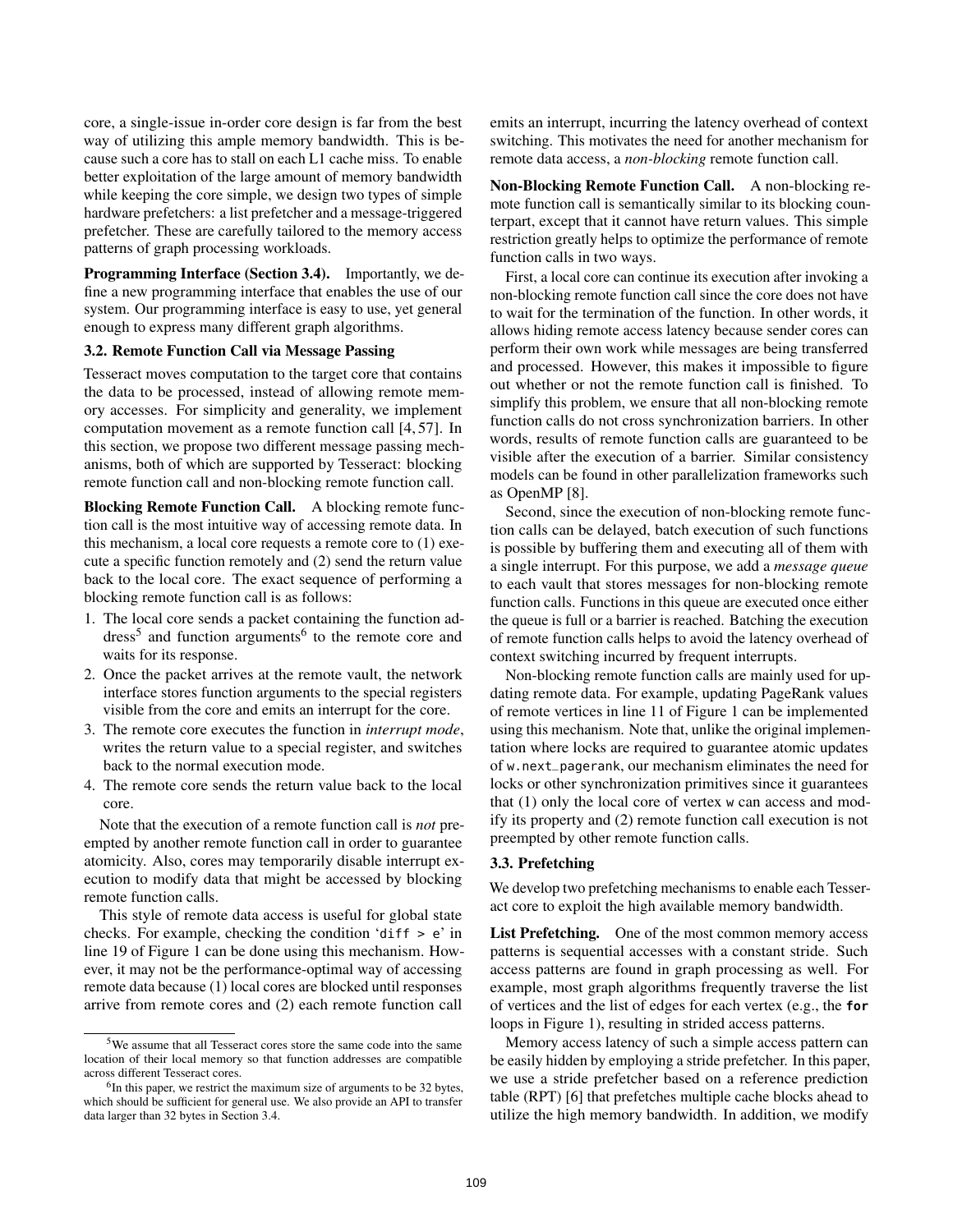

**Figure 4: Message-triggered prefetching mechanism.**

the prefetcher to accept information about the start address, the size, and the stride of each list from the application software. Such information is recorded in the four-entry list table at the beginning of a loop and is removed from it at the end of the loop. Inside the loop, the prefetcher keeps track of only the memory regions registered in the list table and installs an RPT entry if the observed stride conforms to the hint. An RPT entry is removed once it reaches the end of the memory region.

Message-triggered Prefetching. Although stride prefetchers can cover frequent sequential accesses, graph processing often involves a large amount of random access patterns. This is because, in graph processing, information flows through the edges, which requires pointer chasing over edges toward randomly-located target vertices. Such memory access patterns cannot be easily predicted by stride prefetchers.

Interestingly, most of the random memory accesses in graph processing happen on remote accesses (i.e., neighbor traversal). This motivates the second type of prefetching we devise, called *message-triggered prefetching*, shown in Figure 4. The key idea is to prefetch data that will be accessed during a non-blocking remote function call *before* the execution of the function call. For this purpose, we add an optional field for each non-blocking remote function call packet, indicating a memory address to be prefetched. As soon as a request containing the prefetch hint is inserted into the message queue, the message-triggered prefetcher issues a prefetch request based on the hint and marks the message as ready when the prefetch is serviced. When more than a predetermined number  $(M<sub>th</sub>)$  of messages in the message queue are ready, the message queue issues an interrupt to the core to process the *ready* messages.<sup>7</sup>

Message-triggered prefetching is unique in two aspects. First, it can eliminate processor stalls due to memory accesses inside remote function call execution by processing only ready messages. This is achieved by exploiting the time slack between the arrival of a non-blocking remote function call message and the time when the core starts servicing the message. Second, it can be *exact*, unlike many other prefetching techniques, since graph algorithms use non-blocking remote function calls to send updates over edges, which contain the *exact* memory addresses of the target vertices. For example,

<sup>7</sup>If the message queue becomes full or a barrier is reached before  $M_{\text{th}}$ messages are ready, *all* messages are processed regardless of their readiness. a non-blocking remote function call for line 11 of Figure 1 can provide the address of w.next\_pagerank as a prefetch hint, which is exact information on the address instead of a prediction that can be incorrect.

Prefetch Buffer. The two prefetch mechanisms store prefetched blocks into prefetch buffers [25] instead of L1 caches. This is to prevent the situation where prefetched blocks are evicted from the L1 cache before they are referenced due to the long interval between prefetch requests and their demand accesses. For instance, a cache block loaded by message-triggered prefetching has to wait to be accessed until at least *M*th messages are ready. Meanwhile, other loads inside the normal execution mode may evict the block according to the replacement policy of the L1 cache. A similar effect can be observed when loop execution with list prefetching is preempted by a series of remote function call executions.

### 3.4. Programming Interface

In order to utilize the new Tesseract design, we provide the following primitives for programming in Tesseract. We introduce several major API calls for Tesseract: get, put, disable\_interrupt, enable\_interrupt, copy, list\_begin, list\_end, and barrier. Hereafter, we use **A** and **S** to indicate the memory address type (e.g., void $*$  in C) and the size type (e.g., size\_t in C), respectively.

get(id, **A** func, **A** arg, **S** arg\_size, **A** ret, **S** ret\_size) put(id, **A** func, **A** arg, **S** arg\_size, **A** prefetch\_addr)

get and put calls represent blocking and non-blocking remote function calls, respectively. The id of the target remote core is specified by the id argument. $8$  The start address and the size of the function argument is given by arg and arg\_size, respectively, and the return value (in the case of get) is written to the address ret. In the case of put, an optional argument prefetch\_addr can be used to specify the address to be prefetched by the message-triggered prefetcher.

```
disable_interrupt()
enable_interrupt()
```
disable\_interrupt and enable\_interrupt calls guarantee that the execution of instructions enclosed by them are not preempted by interrupts from remote function calls. This prevents data races between normal execution mode and interrupt mode as explained in Section 3.2.

copy(id, **A** local, **A** remote, **S** size)

The copy call implements copying a local memory region to a remote memory region. It is used instead of get or put commands if the size of transfer exceeds the maximum size of arguments. This command is guaranteed to take effect before the nearest barrier synchronization (similar to the put call).

list\_begin(**A** address, **S** size, **S** stride) list\_end(**A** address, **S** size, **S** stride)

<sup>&</sup>lt;sup>8</sup>If a core issues a put command with its own id, it can either be replaced by a simple function call or use the same message queue mechanism as in remote messages. In this paper, we insert local messages to the message queue only if message-triggered prefetching (Section 3.3) is available so that the prefetching can be applied to local messages as well.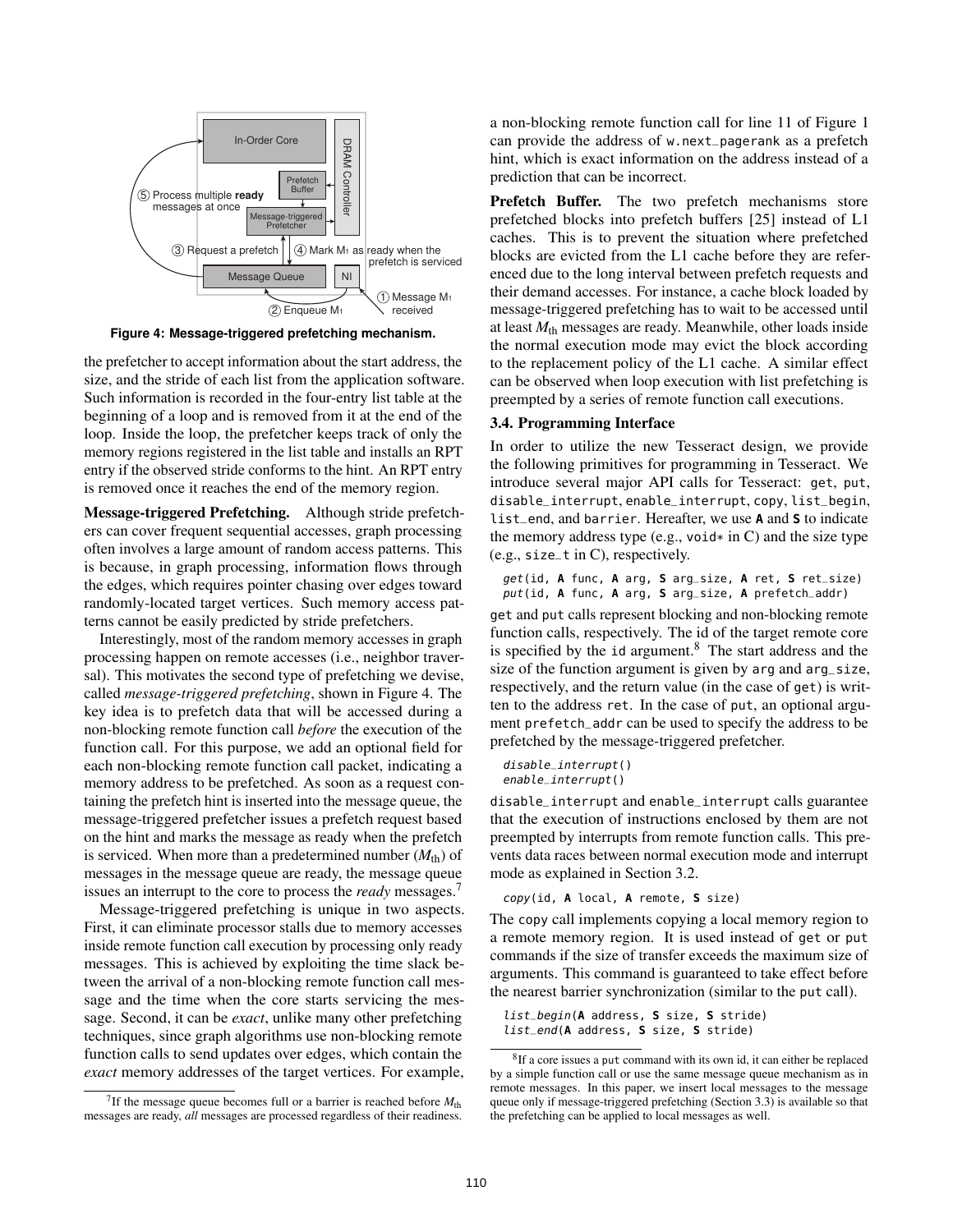list\_begin and list\_end calls are used to update the list table, which contains hints for list prefetching. Programmers can specify the start address of a list, the size of the list, and the size of an item in the list (i.e., stride) to initiate list prefetching.

#### barrier()

The barrier call implements a synchronization barrier across all Tesseract cores. One of the cores in the system (predetermined by designers or by the system software) works as a master core to collect the synchronization status of each core.

# 3.5. Application Mapping

Figure 5 shows the PageRank computation using our programming interface (recall that the original version was shown in Figure 1). We only show the transformation for lines 8–13 of Figure 1, which contain the main computation. list\_for is used as an abbreviation of a **for** loop surrounded by list\_begin and list\_end calls.

```
1 ...
2 count = 0;3 do {
 4 ...
5 list_for (v: graph.vertices) {
6 value = 0.85 * v.pagerank / v.out-degree;7 list_for (w: v.successors) {
8 arg = (w, value);
9 put(w.id, function(w, value) {
10 w.next_pagerank += value;
11 }, &arg, sizeof(arg), &w.next_pagerank);
12 }
13 }
14 <u>barrier</u>();
15
16 } while (diff > e \&f + count < max\_iteration);
```
## **Figure 5: PageRank computation in Tesseract (corresponding to lines 8–13 in Figure 1).**

Most notably, remote memory accesses for updating the next\_pagerank field are transformed into put calls. Consequently, unlike the original implementation where every L1 cache miss or lock contention for w.next\_pagerank stalls the core, our implementation facilitates cores to (1) continuously issue put commands without being blocked by cache misses or lock acquisition and (2) promptly update PageRank values without stalls due to L1 cache misses through messagetriggered prefetching. List prefetching also helps to achieve the former objective by prefetching pointers to the successor vertices (i.e., the list of outgoing edges).

We believe that such transformation is simple enough to be easily integrated into existing graph processing frameworks [12, 16, 37, 39, 51, 58] or DSL compilers for graph processing [17, 20]. This is a part of our future work.

# 4. Evaluation Methodology

#### 4.1. Simulation Configuration

We evaluate our architecture using an in-house cycle-accurate x86-64 simulator whose frontend is Pin [38]. The simulator has a cycle-level model of many microarchitectural components, including in-order/out-of-order cores considering register/structural dependencies, multi-bank caches with limited numbers of MSHRs, MESI cache coherence, DDR3 controllers, and HMC links. Our simulator runs multithreaded applications by inspecting pthread APIs for threads and synchronization primitives. For Tesseract, it also models remote function calls by intercepting get/put commands (manually inserted into software) and injecting messages into the timing model accordingly. The rest of this subsection briefly describes the system configuration used for our evaluations.

DDR3-Based System. We model a high-performance conventional DDR3-based system with 32 4 GHz four-wide outof-order cores, each with a 128-entry instruction window and a 64-entry load-store queue (denoted as *DDR3-OoO*). Each socket contains eight cores and all four sockets are fully connected with each other by high-speed serial links, providing 40 GB/s of bandwidth per link. Each core has 32 KB L1 instruction/data caches and a 256 KB L2 cache, and eight cores in a socket share an 8 MB L3 cache. All three levels of caches are non-blocking, having 16 (L1), 16 (L2), and 64 (L3) MSHRs [32]. Each L3 cache is equipped with a feedbackdirected prefetcher with 32 streams [56]. The main memory has 128 GB of memory capacity and is organized as two channels per CPU socket, four ranks per channel, eight banks per rank, and 8 KB rows with timing parameters of DDR3-1600 11-11-11 devices [41], yielding 102.4 GB/s of memory bandwidth exploitable by cores.

DDR3-OoO resembles modern commodity servers composed of multi-socket, high-end CPUs backed by DDR3 main memory. Thus, we choose it as the baseline of our evaluations.

HMC-Based System. We use two different types of cores for the HMC-based system: *HMC-OoO*, which consists of the same cores used in DDR3-OoO, and *HMC-MC*, which is comprised of 512 2 GHz single-issue in-order cores (128 cores per socket), each with 32 KB L1 instruction/data caches and no L2 cache. For the main memory, we use 16 8 GB HMCs (128 GB in total, 32 vaults per cube, 16 banks per vault [22], and 256 B pages) connected with the processor-centric topology proposed by Kim *et al.* [29]. The total memory bandwidth exploitable by the cores is 640 GB/s.

HMC-OoO and HMC-MC represent future server designs based on emerging memory technologies. They come with two flavors, one with few high-performance cores and the other with many low-power cores, in order to reflect recent trends in commercial server design.

Tesseract System. Our evaluated version of the Tesseract paradigm consists of 512 2 GHz single-issue in-order cores, each with 32 KB L1 instruction/data caches and a 32-entry message queue (1.5 KB), one for each vault of the HMCs. We conservatively assume that entering or exiting the interrupt mode takes 50 processor cycles (or 25 ns). We use the same number of HMCs (128 GB of main memory capacity) as that of the HMC-based system and connect the HMCs with the Dragonfly topology as suggested by previous work [29]. Each vault provides 16 GB/s of internal memory bandwidth to the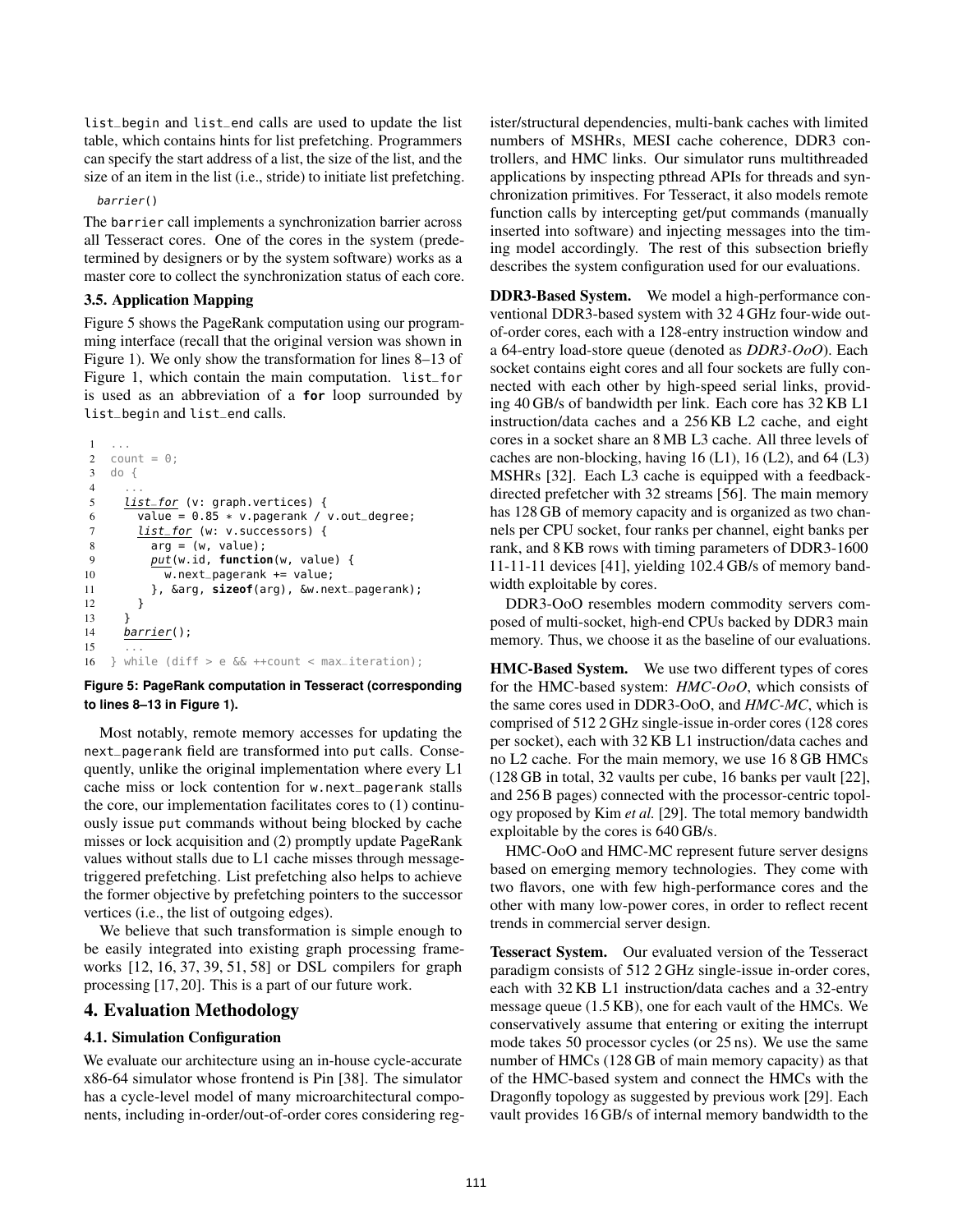Tesseract core, thereby reaching 8 TB/s of total memory bandwidth exploitable by Tesseract cores. We do not model the host processors as computation is done entirely inside HMCs without intervention from host processors.

For our prefetching schemes, we use a 4 KB 16-way setassociative prefetch buffer for each vault. The messagetriggered prefetcher handles up to 16 prefetches and triggers the message queue to start processing messages when more than  $16 (= M<sub>th</sub>)$  messages are ready. The list prefetcher is composed of a four-entry list table and a 16-entry reference prediction table (0.48 KB) and is set to prefetch up to 16 cache blocks ahead. *M*th and the prefetch distance of the list prefetcher are determined based on our experiments on a limited set of configurations. Note that comparison of our schemes against other software prefetching approaches is hard to achieve because Tesseract is a message-passing architecture (i.e., each core can access its local DRAM partition only), and thus, existing mechanisms require significant modifications to be applied to Tesseract to prefetch data stored in remote memory.

#### 4.2. Workloads

We implemented five graph algorithms in C++. Average Teenager Follower (AT) computes the average number of teenage followers of users over *k* years old [20]. Conductance (CT) counts the number of edges crossing a given partition *X* and its complement  $X^c$  [17, 20]. PageRank (PR) is an algorithm that evaluates the importance of web pages [5,17,20,39]. Single-Source Shortest Path (SP) finds the shortest path from the given source to each vertex [20, 39]. Vertex Cover (VC) is an approximation algorithm for the minimum vertex cover problem [17]. Due to the long simulation times, we simulate only one iteration of PR, four iterations of SP, and one iteration of VC. Other algorithms are simulated to the end.

Since runtime characteristics of graph processing algorithms could depend on the shapes of input graphs, we use three real-world graphs as inputs of each algorithm: *ljournal-*2008 from the LiveJournal social site (LJ,  $|V| = 5.3$  M,  $|E| =$ 79M), *enwiki-2013* from the English Wikipedia (WK,  $|V| =$ 4.2M,  $|E| = 101$  M), and *indochina-2004* from the country domains of Indochina (IC,  $|V| = 7.4$ M,  $|E| = 194$ M) [33]. These inputs yield 3–5 GB of memory footprint, which is much larger than the total cache capacity of any system in our evaluations. Although larger datasets cannot be used due to the long simulation times, our evaluation with relatively smaller memory footprints is conservative as it penalizes Tesseract because conventional systems in our evaluations have much larger caches (41 MB in HMC-OoO) than the Tesseract system (16 MB). The input graphs used in this paper are known to share similar characteristics with large real-world graphs in terms of their small diameters and power-law degree distributions  $[42]$ <sup>9</sup>

# 5. Evaluation Results

### 5.1. Performance

Figure 6 compares the performance of the proposed Tesseract system against that of conventional systems (DDR3-OoO, HMC-OoO, and HMC-MC). In this figure, LP and MTP indicate the use of list prefetching and message-triggered prefetching, respectively. The last set of bars, labeled as GM, indicates geometric mean across all workloads.

Our evaluation results show that Tesseract outperforms the DDR3-based conventional architecture (DDR3-OoO) by 9x even without prefetching techniques. Replacing the DDR3 based main memory with HMCs (HMC-OoO) and using many in-order cores instead of out-of-order cores (HMC-MC) bring only marginal performance improvements over the conventional systems.

Our prefetching mechanisms, when employed together, enable Tesseract to achieve a 14x average performance improvement over the DDR3-based conventional system, while minimizing the storage overhead to less than 5 KB per core (see Section 4.1). Message-triggered prefetching is particularly effective in graph algorithms with large numbers of neighbor accesses (e.g., CT, PR, and SP), which are difficult to handle efficiently in conventional architectures.

The reason why conventional systems fall behind Tesseract is that they are limited by the low off-chip link bandwidth (102.4 GB/s in DDR3-OoO or 640 GB/s in HMC-OoO/-MC) whereas our system utilizes the large internal memory bandwidth of HMCs  $(8 \text{ TB/s})$ .<sup>10</sup> Perhaps more importantly, such bandwidth discrepancy becomes even more pronounced as the main memory capacity per server gets larger. For example, doubling the memory capacity linearly increases the memory bandwidth in our system, while the memory bandwidth of the conventional systems remains the same.

To provide more insight into the performance improvement of Tesseract, Figure 7 shows memory bandwidth usage and average memory access latency of each system (we omit results for workloads with WK and IC datasets for brevity). As the figure shows, the amount of memory bandwidth utilized by Tesseract is in the order of several TB/s, which is clearly beyond the level of what conventional architectures can reach even with advanced memory technologies. This, in turn, greatly affects the average memory access latency, leading to a 96% lower memory access latency in our architecture compared to the DDR3-based system. This explains the main source of the large speedup achieved by our system.

Figure 7a also provides support for our decision to have one-to-one mapping between cores and vaults. Since the total memory bandwidth usage does not reach its limit (8 TB/s),

<sup>9</sup>We conducted a limited set of experiments with even larger graphs  $(it-2004$ , *arabic-2005*, and  $uk-2002$  [33],  $|V| = 41 M/23 M/19 M$ ,  $|E| =$ 1151M/640M/298M, 32GB/18GB/10GB of memory footprints, respectively) and observed similar trends in performance and energy efficiency.

<sup>10</sup>Although Tesseract also uses off-chip links for remote accesses, moving computation to where data reside (i.e., using the remote function calls in Tesseract) consumes much less bandwidth than fetching data to computation units. For example, the minimum memory access granularity of conventional systems is one cache block (typically 64 bytes), whereas each message in Tesseract consists of a function pointer and small-sized arguments (up to 32 bytes). Sections 5.5 and 5.6 discuss the impact of off-chip link bandwidth on Tesseract performance.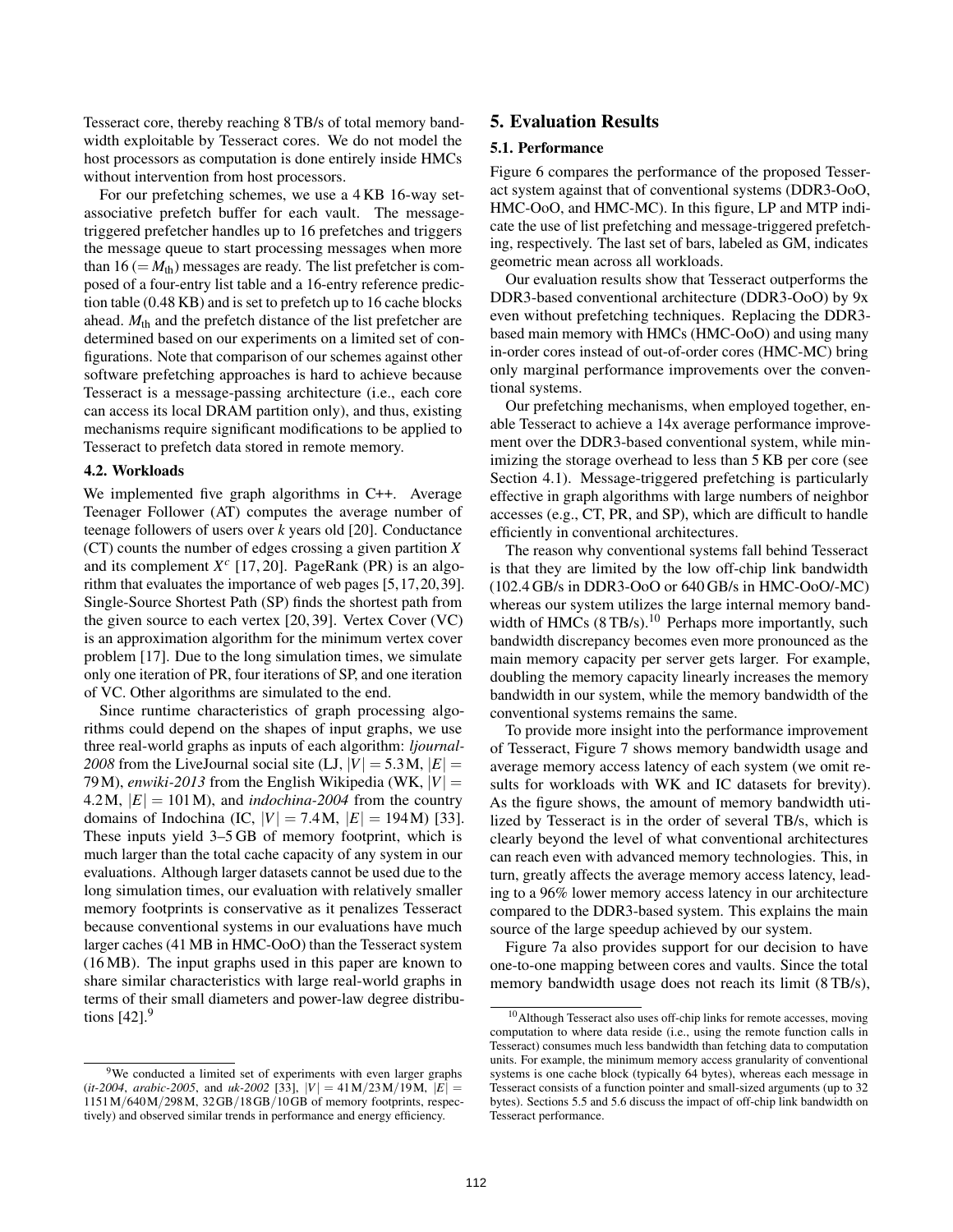

**Figure 7: Memory characteristics of graph processing workloads in conventional architectures and Tesseract.**

allocating multiple vaults to a single core could cause further imbalance between computation power and memory bandwidth. Also, putting more than one core per vault complicates the system design in terms of higher thermal density, degraded quality of service due to sharing of one memory controller between multiple cores, and potentially more sensitivity to placement of data. For these reasons, we choose to employ one core per vault.

# 5.2. Iso-Bandwidth Comparison of Tesseract and Conventional Architectures

In order to dissect the performance impact of increased memory bandwidth and our architecture design, we perform idealized limit studies of two new configurations: (1) HMC-MC utilizing the internal memory bandwidth of HMCs *without* off-chip bandwidth limitations (called *HMC-MC + PIM BW*) and (2) Tesseract, implemented on the host side, leading to severely constrained by off-chip link bandwidth (called *Tesseract + Conventional BW*). The first configuration shows the ideal performance of conventional architectures without any limitation due to off-chip bandwidth. The second configuration shows the performance of Tesseract if it were limited by conventional off-chip bandwidth. Note that HMC-MC has the same core and cache configuration as that of Tesseract. For fair comparison, prefetching mechanisms of Tesseract are disabled. We also show the performance of regular HMC-MC and Tesseract (the leftmost and the rightmost bars in Figure 8).

As shown in Figure 8, simply increasing the memory bandwidth of conventional architectures is not sufficient for them to reach the performance of Tesseract. Even if the memory bandwidth of HMC-MC is artificially provisioned to the level of Tesseract, Tesseract still outperforms HMC-MC by 2.2x

even without prefetching. Considering that HMC-MC has the same number of cores and the same cache capacity as those of Tesseract, we found that this improvement comes from our programming model that can overlap long memory access latency with computation through non-blocking remote function calls. The performance benefit of our new programming model is also confirmed when we compare the performance of *Tesseract + Conventional BW* with that of HMC-MC. We observed that, under the conventional bandwidth limitation, Tesseract provides 2.3x the performance of HMC-MC, which is 2.8x less speedup compared to its PIM version. This implies that the use of PIM and our new programming model are roughly of equal importance in achieving the performance of Tesseract.



**Figure 8: HMC-MC and Tesseract under the same bandwidth.**

#### 5.3. Execution Time Breakdown

Figure 9 shows execution time broken down into each operation in Tesseract (with prefetching mechanisms), averaged over all cores in the system. In many workloads, execution in normal execution mode and interrupt mode dominates the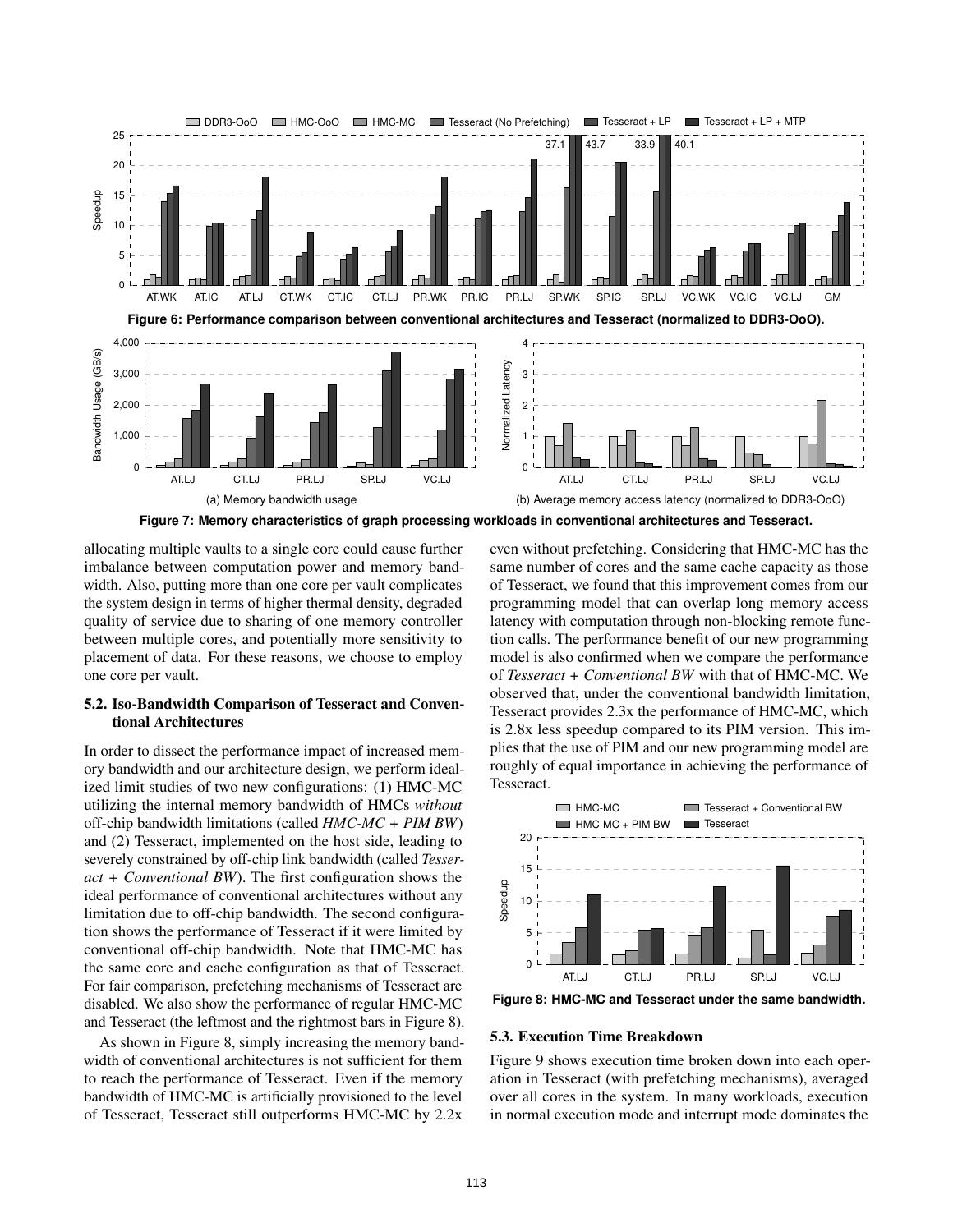

**Figure 9: Execution time breakdown of our architecture.**

total execution time. However, in some applications, up to 26% of execution time is spent on waiting for network due to a significant amount of off-chip communication caused by neighbor traversal. Since neighbor traversal uses *non-blocking* remote function calls, the time spent is essentially due to the network backpressure incurred as a result of limited network bandwidth. In Sections 5.6 and 5.7, we show how this problem can be mitigated by either increased off-chip bandwidth or better graph distribution schemes.

In addition, some workloads spend notable execution time waiting for barrier synchronization. This is due to workload imbalance across cores in the system. This problem can be alleviated by employing better data mapping (e.g., graph partitioning based vertex distribution, etc.), which is orthogonal to our proposed system.

### 5.4. Prefetch Efficiency

Figure 10 shows two metrics to evaluate the efficiency of our prefetching mechanisms. First, to evaluate prefetch timeliness, it compares our scheme against an ideal one where all prefetches are serviced instantly (in zero cycles) without incurring DRAM contention. Second, it depicts prefetch coverage, i.e., ratio of prefetch buffer hits over all L1 cache misses.



**Figure 10: Efficiency of our prefetching mechanisms.**

We observed that our prefetching schemes perform within 1.8% of their ideal implementation with perfect timeliness and no bandwidth contention. This is very promising, especially considering that pointer chasing in graph processing is not a prefetch-friendly access pattern. The reason why our messagetriggered prefetching shows such good timeliness is that it utilizes the slack between message arrival time and message processing time. Thus, as long as there is enough slack, our proposed schemes can fully hide the DRAM access latency. Our experimental results indicate that, on average, each message stays in the message queue for 1400 Tesseract core cycles (i.e., 700 ns) before they get processed (not shown), which is much longer than the DRAM access latency in most cases.

Figure 10 also shows that our prefetching schemes cover 87% of L1 cache misses, on average. The coverage is high because our prefetchers tackle two major sources of memory accesses in graph processing, namely vertex/edge list traversal and neighbor traversal, with *exact* information from domainspecific knowledge provided as software hints.

We conclude that the new prefetching mechanisms can be very effective in our Tesseract design for graph processing workloads.

### 5.5. Scalability

Figure 11 evaluates the scalability of Tesseract by measuring the performance of 32/128/512-core systems (i.e., systems with 8/32/128 GB of main memory in total), normalized to the performance of the 32-core Tesseract system. Tesseract provides nearly ideal scaling of performance when the main memory capacity is increased from 8 GB to 32 GB. On the contrary, further quadrupling the main memory capacity to 128 GB shows less optimal performance compared to ideal scaling. The cause of this is that, as more cubes are added into our architecture, off-chip communication overhead becomes more dominant due to remote function calls. For example, as the number of Tesseract cores increases from 128 to 512, the average bandwidth consumption of the busiest off-chip link in Tesseract increases from 8.5 GB/s to 17.2 GB/s (i.e., bandwidth utilization of the busiest link increases from 43% to 86%) in the case of AT.LJ. However, it should be noticed that, despite this sublinear performance scaling, increasing the main memory capacity widens the performance gap between conventional architectures and ours even beyond 128 GB since conventional architectures do not scale well with the increasing memory capacity. We believe that optimizing the off-chip network and data mapping will further improve scalability of our architecture. We discuss these in the next two sections.



5.6. Effect of Higher Off-Chip Network Bandwidth

The recent HMC 2.0 specification boosts the off-chip memory bandwidth from 320 GB/s to 480 GB/s [23]. In order to evaluate the impact of such an increased off-chip bandwidth on both conventional systems and Tesseract, we evaluate HMC-OoO and Tesseract with 50% higher off-chip bandwidth. As shown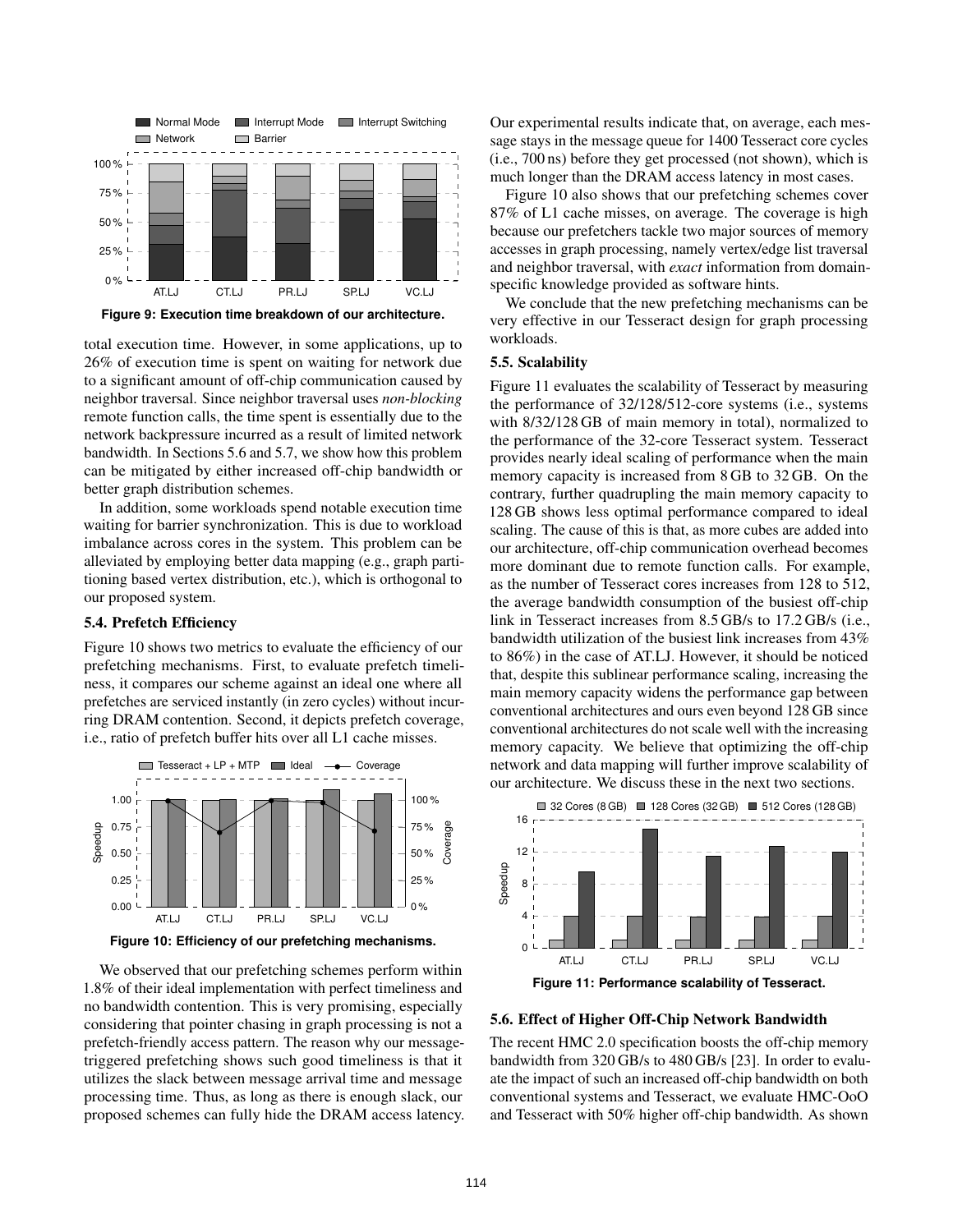in Figure 12, such improvement in off-chip bandwidth widens the gap between HMC-OoO and Tesseract in graph processing workloads which intensively use the off-chip network for neighbor traversal. This is because the 1.5x off-chip link bandwidth is still *far below* the memory bandwidth required by large-scale graph processing workloads in conventional architectures (see Figure 7a). However, 1.5x off-chip bandwidth greatly helps to reduce network-induced stalls in Tesseract, enabling even more efficient utilization of internal memory bandwidth. We observed that, with this increase in off-chip link bandwidth, graph processing in Tesseract scales better to 512 cores (not shown: 14.9x speedup resulting from 16x more cores, going from 32 to 512 cores).



**Figure 12: System performance under HMC 2.0 specification.**

#### 5.7. Effect of Better Graph Distribution

Another way to improve off-chip transfer efficiency is to employ better data partitioning schemes that can minimize communication between different vaults. In order to analyze the effect of data partitioning on system performance, Figure 13 shows the performance improvement of Tesseract when the input graphs are distributed across vaults based on graph partitioning algorithms. For this purpose, we use METIS [27] to perform 512-way multi-constraint partitioning to balance the number of vertices, outgoing edges, and incoming edges of each partition, as done in a recent previous work [51]. The evaluation results do not include the execution time of the partitioning algorithm to clearly show the impact of graph distribution on graph analysis performance.

Employing better graph distribution can further improve the performance of Tesseract. This is because graph partitioning minimizes the number of edges crossing between different partitions (53% fewer edge cuts compared to random parti-



**Figure 13: Performance improvement after graph partitioning.**

tioning in LJ), and thus, reduces off-chip network traffic for remote function calls. For example, in AT.LJ, the partitioning scheme eliminates 53% of non-blocking remote function calls compared to random partitioning (which is our baseline).

However, in some workloads, graph partitioning shows only small performance improvement (CT.LJ) or even degrades performance (SP.LJ) over random partitioning. This is because graph partitioning algorithms are unaware of the amount of work per vertex, especially when it changes over time. As a result, they can exacerbate the workload imbalance across vaults. A representative example of this is the shortest path algorithm (SP.LJ), which skips computation for vertices whose distances did not change during the last iteration. This algorithm experiences severe imbalance at the beginning of execution, where vertex updates happen mostly within a single partition. This is confirmed by the observation that Tesseract with METIS spends 59% of execution time waiting for synchronization barriers. This problem can be alleviated with migration-based schemes, which will be explored in our future work.

#### 5.8. Energy/Power Consumption and Thermal Analysis

Figure 14 shows the normalized energy consumption of HMCs in HMC-based systems including Tesseract. We model the power consumption of logic/memory layers and Tesseract cores by leveraging previous work [48], which is based on Micron's disclosure, and scaling the numbers as appropriate for our configuration. Tesseract consumes 87% less average energy compared to conventional HMC-based systems with outof-order cores, mainly due to its shorter execution time. The dominant portion of the total energy consumption is from the SerDes circuits for off-chip links in both HMC-based systems and Tesseract (62% and 45%, respectively), while Tesseract cores contribute 15% of the total energy consumption.



**Figure 14: Normalized energy consumption of HMCs.**

Tesseract increases the average power consumption (not shown) by 40% compared to HMC-OoO mainly due to the in-order cores inside it and the higher DRAM utilization. Although the increased power consumption may have a negative impact on device temperature, the power consumption is expected to be still within the power budget according to a recent industrial research on thermal feasibility of 3D-stacked PIM [9]. Specifically, assuming that a logic die of the HMC has the same area as an 8 Gb DRAM die (e.g.,  $226 \text{ mm}^2$  [54]), the highest power density of the logic die across all workloads in our experiments is 94 mW/mm<sup>2</sup> in Tesseract, which remains below the maximum power density that does not re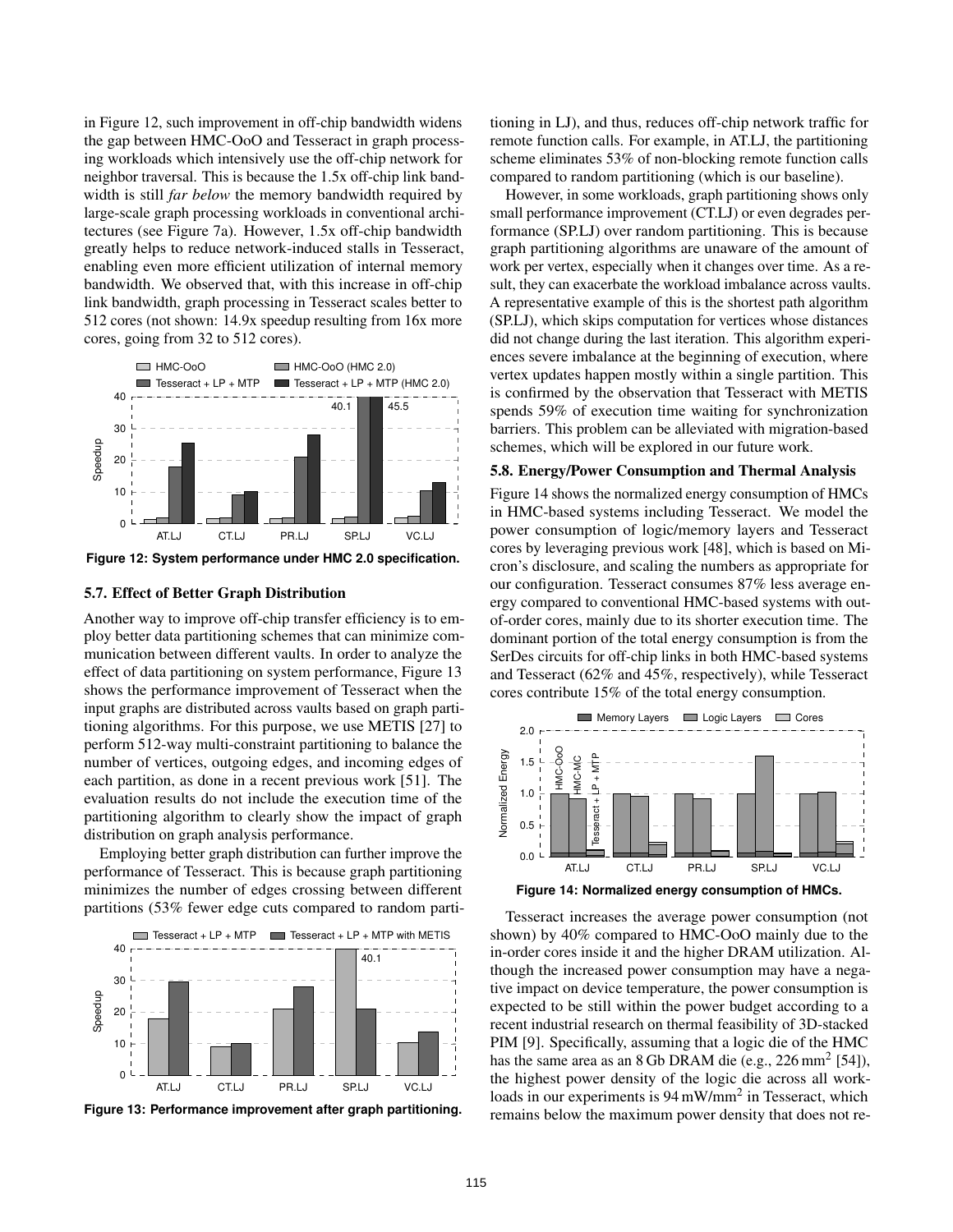quire faster DRAM refresh using a passive heat sink (i.e., 133 mW/mm<sup>2</sup> [9]).

We conclude that Tesseract is thermally feasible and leads to greatly reduced energy consumption on state-of-the-art graph processing workloads.

# 6. Related Work

To our knowledge, this paper provides the first comprehensive accelerator proposal for large-scale graph processing using the concept of processing-in-memory. We provide a new programming model, system design, and prefetching mechanisms for graph processing workloads, along with extensive evaluations of our proposed techniques. This section briefly discusses related work in PIM, 3D stacking, and architectures for dataintensive workloads.

Processing-in-Memory. Back in the 1990s, several researchers proposed to put computation units inside memory to overcome the memory wall [11, 14, 26, 31, 45, 47]. At the time, the industry moved toward increasing the off-chip memory bandwidth instead of adopting the PIM concept due to costly integration of computation units inside memory dies. Our architecture takes advantage of a much more realizable and cost-effective integration of processing and memory based on 3D stacking (e.g., the hybrid memory cube).

No prior work on processing-in-memory examined largescale graph processing, which is not only commercially important but also extremely desirable for processing-in-memory as we have shown throughout this paper.

Other than performing computation inside memory, a few prior works examined the possibility of placing prefetchers near memory [21, 55, 60]. Our two prefetching mechanisms, which are completely in memory, are different from such approaches in that (1) prior works are still limited by the offchip memory bandwidth, especially when prefetched data are sent to host processors and (2) our message-triggered prefetching enables *exact* prefetching through tight integration with our programming interface.

PIM based on 3D Stacking. With the advancement of 3D integration technologies, the PIM concept is regaining attention as it becomes more realizable [2, 36]. In this context, it is critical to examine specialized PIM systems for important domains of applications [2, 48, 53, 62, 63].

Pugsley *et al.* [48] evaluated the PIM concept with MapReduce workloads. Since their architecture does not support communication between PIM cores, only the *map* phase is handled inside memory while the *reduce* phase is executed on host processors. Due to this reason, it is not possible to execute graph processing workloads, which involve a significant amount of communication between PIM cores, with their architecture. On the contrary, Tesseract is able to handle MapReduce workloads since our programming interface provides sufficient flexibility for describing them.

Zhang *et al.* [61] proposed to integrate GPGPUs with 3Dstacked DRAM for in-memory computing. However, their approach lacks a communication mechanism between multiple

PIM devices, which is important for graph processing, as we showed in Section 5. Moreover, specialized in-order cores are more desirable in designing a PIM architecture for large-scale graph processing over high-end processors or GPGPUs. This is because such workloads require stacked DRAM capacity to be maximized under a stringent chip thermal constraint for cost-effectiveness, which in turn necessitates minimizing the power consumption of in-memory computation units.

Zhu *et al.* [62, 63] developed a 3D-stacked logic-in-memory architecture for data-intensive workloads. In particular, they accelerated sparse matrix multiplication and mapped graph processing onto their architecture by formulating several graph algorithms using matrix operations. Apart from the fact that sparse matrix operations may not be the most efficient way of expressing graph algorithms, we believe that our architecture can also employ a programming model like theirs, if needed, due to the generality of our programming interface.

Architectures for Big-Data Processing. Specialized accelerators for database systems [7, 30, 59], key-value stores [34], and stream processing [49] have also been developed. Several studies have proposed 3D-stacked system designs targeting memory-intensive server workloads [13, 28, 35, 50]. Tesseract, in contrast, targets large-scale graph processing. We develop an efficient programming model for scalable graph processing and design two prefetchers specialized for graph processing by leveraging our programming interface.

Some works use GPGPUs to accelerate graph processing [15, 18, 19, 40]. While a GPU implementation provides a performance advantage over CPU-based systems, the memory capacity of a commodity GPGPU may not be enough to store real-world graphs with billions of vertices. Although the use of multiple GPGPUs alleviates this problem to some extent, relatively low bandwidth and high latency of PCIe-based interconnect may not be sufficient for fast graph processing, which generates a massive amount of random memory accesses across the entire graph [40].

# 7. Conclusion and Future Work

In this paper, we revisit the processing-in-memory concept in the completely new context of (1) cost-effective integration of logic and memory through 3D stacking and (2) emerging large-scale graph processing workloads that require an unprecedented amount of memory bandwidth. To this end, we introduce a programmable PIM accelerator for large-scale graph processing, called Tesseract. Our new system features (1) many in-order cores inside a memory chip, (2) a new message passing mechanism that can hide remote access latency within our PIM design, (3) new hardware prefetchers specialized for graph processing, and (4) a programming interface that exploits our new hardware design. We showed that Tesseract greatly outperforms conventional high-performance systems in terms of both performance and energy efficiency. Perhaps more importantly, Tesseract achieves *memory-capacityproportional* performance, which is the key to handling increasing amounts of data in a cost-effective manner. We con